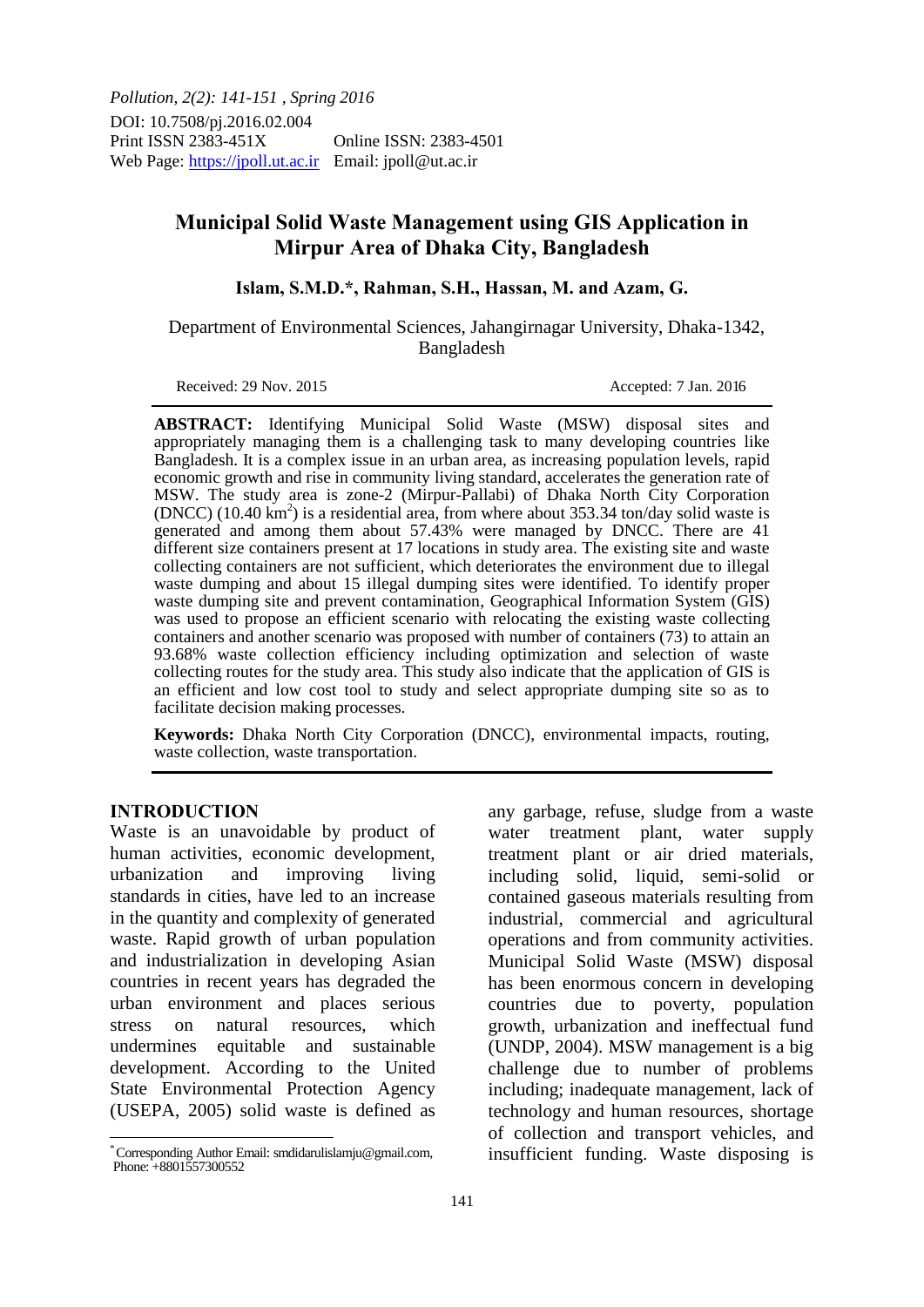another important part of waste management system, which requires much attention to avoid environmental pollution. The most common problems associated with improper dumping includes; diseases transmission, fire hazards, odour nuisance, atmospheric and water pollution, aesthetic nuisance and economic losses (Basagaoglu *et al*., 1997; Mohammedshum *et al*., 2014). The effectiveness of solid waste disposal depends upon the selection of proper site and current global trend of waste management problems stems from unsustainable methods of waste disposal, which is ultimately a result of inadequate planning (Abbas *et al*., 2011).

Bangladesh is a developing country with rapid urban population growth in a limited land area. MSW generation is also increasing proportionately with the growth of urbanization. At present there are 522 urban centers including 254 municipalities and eight cities in Bangladesh (BBS, 2014). Among, Dhaka, the capital city of Bangladesh, is expanding with an enormous growth of population at a rate of around six percent a year. MSW are being generated at a faster pace, posing a serious management threat. Rapid growth of industries, lack of financial resources, inadequate trained manpower, inappropriate technology and lack of awareness of the community are the major constraints of solid waste management for the fast growing metropolis of Dhaka (Rahman and Rahman, 2009). The estimates for solid waste production for Dhaka city has varied in the range of 3500 to 4500 metric tons/day on very rough per capita basis, which has been taken to be in between of 0.45 and 0.50 kg. Taking the mid-figure of 4000 tons/day at present, and with a five percent growth rate of population, the city is apprehended to have a proportionate increase in solid waste generation (Rahman and Rahman, 2009). The issue of solid waste is not only because of the increasing quantities, but also largely because of an inadequate management system (Tinmaz and Demir,

142

2006). So, MSW management has its significance for Dhaka city.

Recently, there has been an increase in research that uses Geographic Information System (GIS) application as a tool for MSW management estimation and planning. MSW management practices require collection of decisive information which is for taking corrective measures as well as for proper planning to ensure sustainability (Ramachandra and Saira, 2003). Studies such as Chang *et al*. (2007), Sharholy *et al*. (2007), Wilson and Vincent (2008), Sumathi *et al*. (2008), Rahman and Rahman (2009), Nishanth *et al*. (2010), Khajuria *et al*. (2011) and Mohammedshum *et al*. (2014) described the role of GIS in solid waste management. Due to the rapid expansion of population and urbanization, it is badly needed to develop controlled solid waste dumping site to prevent contamination problems through illegal dumping. So, this study aimed to explore the current MSW management practice, including waste generation, location of waste bins, type and size of the bins. The study also propose the potential waste disposal sites with route optimization using GIS technique for better MSW management of Dhaka city.

## **METHODOLOGY**

## **Study area**

Geographically, the study area is located between 21º48´ and 22º50´ N latitudes and between 90º20´ and 90º24´ E longitudes (Fig. 1). The study area is in zone-2 (Mirpur-Pallabi) of Dhaka North City Corporation (DNCC), which cover five wards. The total area of the study area is 10.40 sq. km with 177332 no of households and 696835 no. of population (BBS, 2011; DNCC, 2015). The area is mainly a residential area and the solid waste mainly generated from domestic uses like; food and vegetables waste, waste paper, plastic, poly bags, metals, glass and wooden materials (Tania, 2014). Waste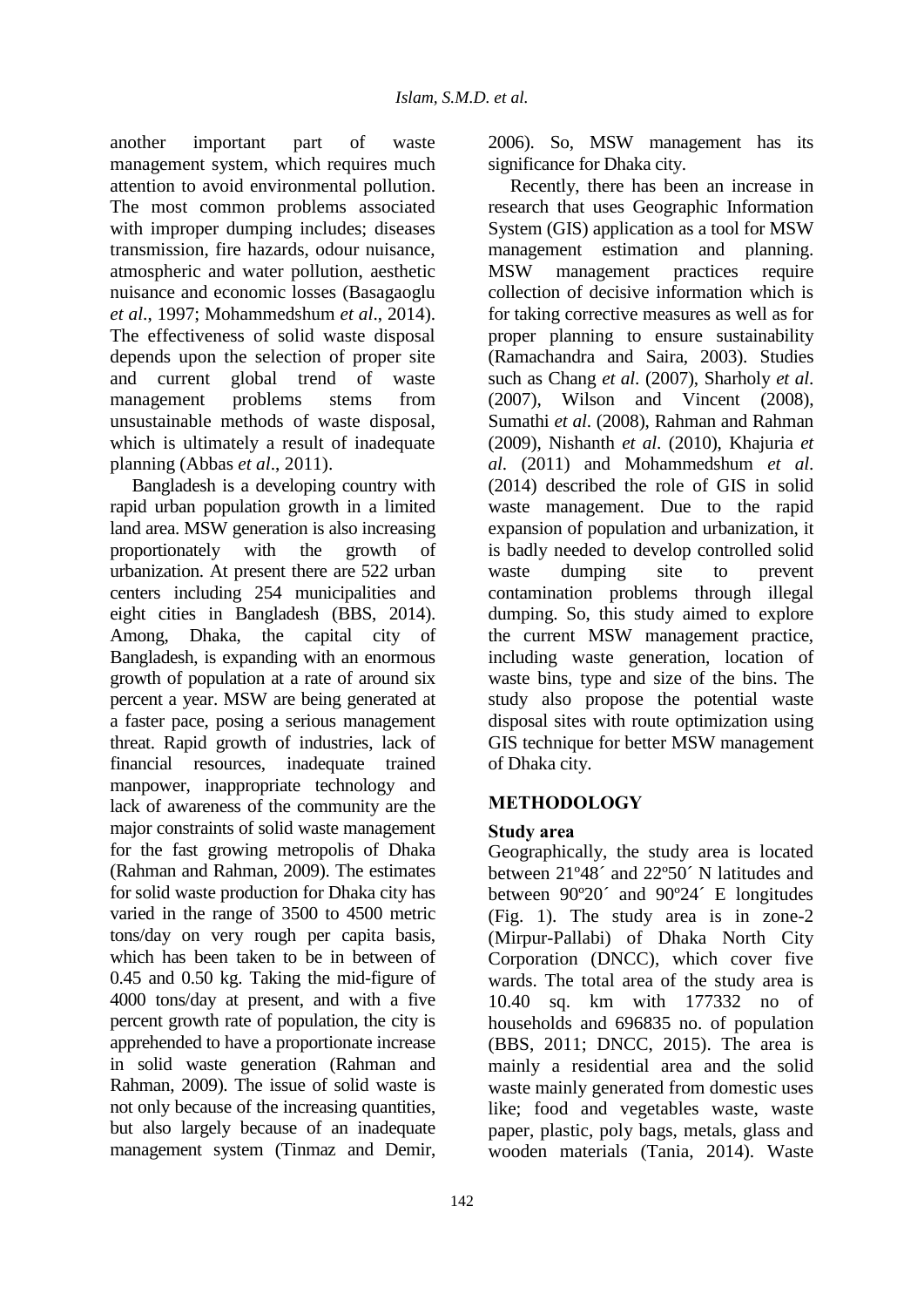

**Fig. 1. Map of the study area** 

management department of City Corporation is collect, transport, and finally dispose in landfill site.

#### **Data collection and analysis**

The study uses both primary and secondary data. Primary data about the MSW of study area were collected through key community interview and Global Positioning System (GPS) survey. The exact location of the waste bins and illegal waste disposal sites were collected by using GARMIN handheld global positioning system (GPS). Preparation of thematic maps includes the digitization of collected secondary data. Spatial data were generated using collected GPS data using Google Earth Images. An amount of secondary data about MSW management associating other relevant information, like demographic and economic status was collected from various Non-Government and Government organization. The information of different types and forms

has converted into the GIS database. GIS software (ArcGIS 10.1) with its network analyst extension was used to recommend waste bins location, optimization of the route and for the preparation of final maps.

#### **RESULTS AND DISCUSSION**

#### **MSW generation, composition and characteristics**

The composition and the quantity of MSW generated the basis on which the management system needs to be planned, designed and operated (Sharholy *et al*., 2008). The amount of waste generated and its composition, varies from country to country depending on the socio-economic situation, industrial structure, waste management regulations as well as life style (Nasrin, 2014). Characterization of waste is important to determine its possible environmental impacts (Hai and Ali, 2005). Per capita waste generation would obviously depend on a number of socio-economic parameters affecting consumption and other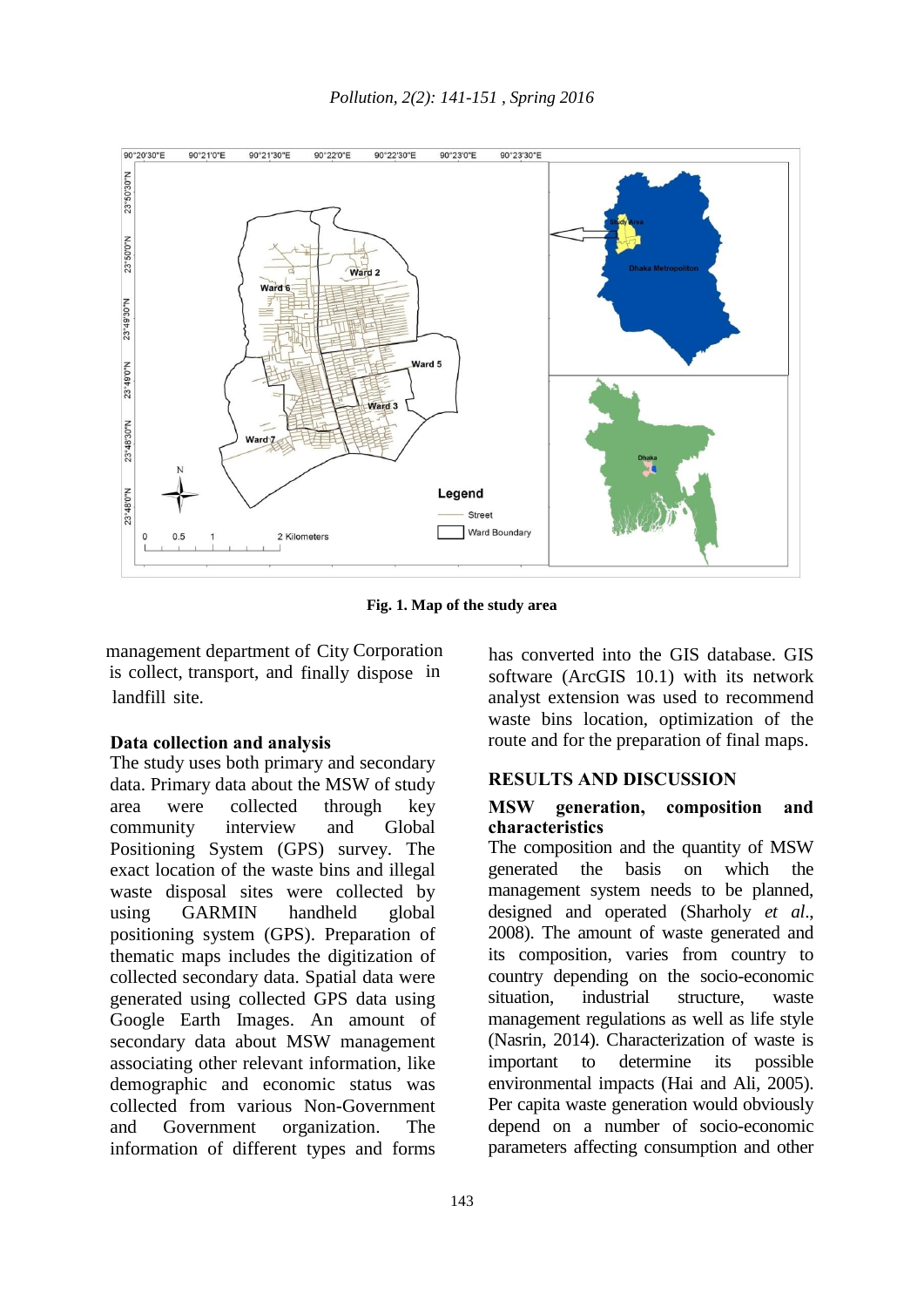behavioural characteristics. A survey has been conducted to determine the composition of solid waste generated in the city. The results from the survey revealed that the MSW generation rate is 0.46 kg/capita/day. It was estimated that about 353.34 tons MSW were generated per day in the study area (Table 1).

| Table 1. Total waste generation of the study area per day |  |
|-----------------------------------------------------------|--|
|-----------------------------------------------------------|--|

|                                                     | <b>Households</b> | <b>Population</b> | <b>Generation rate</b><br>(kg/capita/day) | <b>Total waste generation</b><br>(tons/day) |
|-----------------------------------------------------|-------------------|-------------------|-------------------------------------------|---------------------------------------------|
| Mirpur-Pallabi<br>(Ward No. 2, 3, 5, 6)<br>and $7)$ | 177332            | 696835            | 0.46                                      | 353.34                                      |

|  |  |  |  |  | Table 2. Total waste generation and its distribution by source |  |  |
|--|--|--|--|--|----------------------------------------------------------------|--|--|
|--|--|--|--|--|----------------------------------------------------------------|--|--|

| Solid waste generation | Contribution of different sources $(\% )$ |            |            |          |        |
|------------------------|-------------------------------------------|------------|------------|----------|--------|
| (ton/day)              | Residential                               | commercial | Industrial | Hospital | Street |
| 353 34                 | 61.00                                     | 23.00      | 12.00      | 2.00     | 2.00   |

Source: DNCC (2015)

Municipal solid wastes in the study area are mostly generated from residential (61%), commercial (23%) and industrial (23%) sources. Also a portion of wastes comes from street sweeping (Table 2). Hazardous wastes from industries and hospitals are frequently mixed with municipal wastes, which in turn are poorly collected and disposed, thereby creating public health hazards. As the area is mainly a residential area, the solid waste mainly generated from domestic uses like; food and vegetables waste, waste paper, plastic, poly bags, metals, glass and wooden materials. It was found that the wastes of the study area were composed of 82% food wastes, 6.5% paper, 3.5% plastic and polythene, 3% wood and leaves, 0.4% glass and ceramics and 4.6% other wastes (Table 3).

#### **Current MSW management practice and dumping sites**

Dhaka North City Corporation (DNCC) is the only formal organization responsible for collection, separation and disposal of solid waste in the study area (Fig. 2). Usually the households bring their refuse to the nearby communal bins or containers located on the street side, while in some specific areas there is a system of house to house collection of garbage with the initiative and efforts of the community. These collected wastes are deposited in the bins on some convenient spots of the streets. The household, commercial, institutional and medical wastes are deposited in the same waste collection bins located on the streets.

**Table 3. Solid waste composition of the study area**

| <b>Waste composition</b> | Percentage $(\% )$ by<br>weight |
|--------------------------|---------------------------------|
| Food wastes              | 82                              |
| Paper                    | 6.5                             |
| Plastic and polythene    | 3.5                             |
| Wood and leaves          | 3                               |
| Glass and ceramics       | 0.4                             |
| <b>Others</b>            | 4.6                             |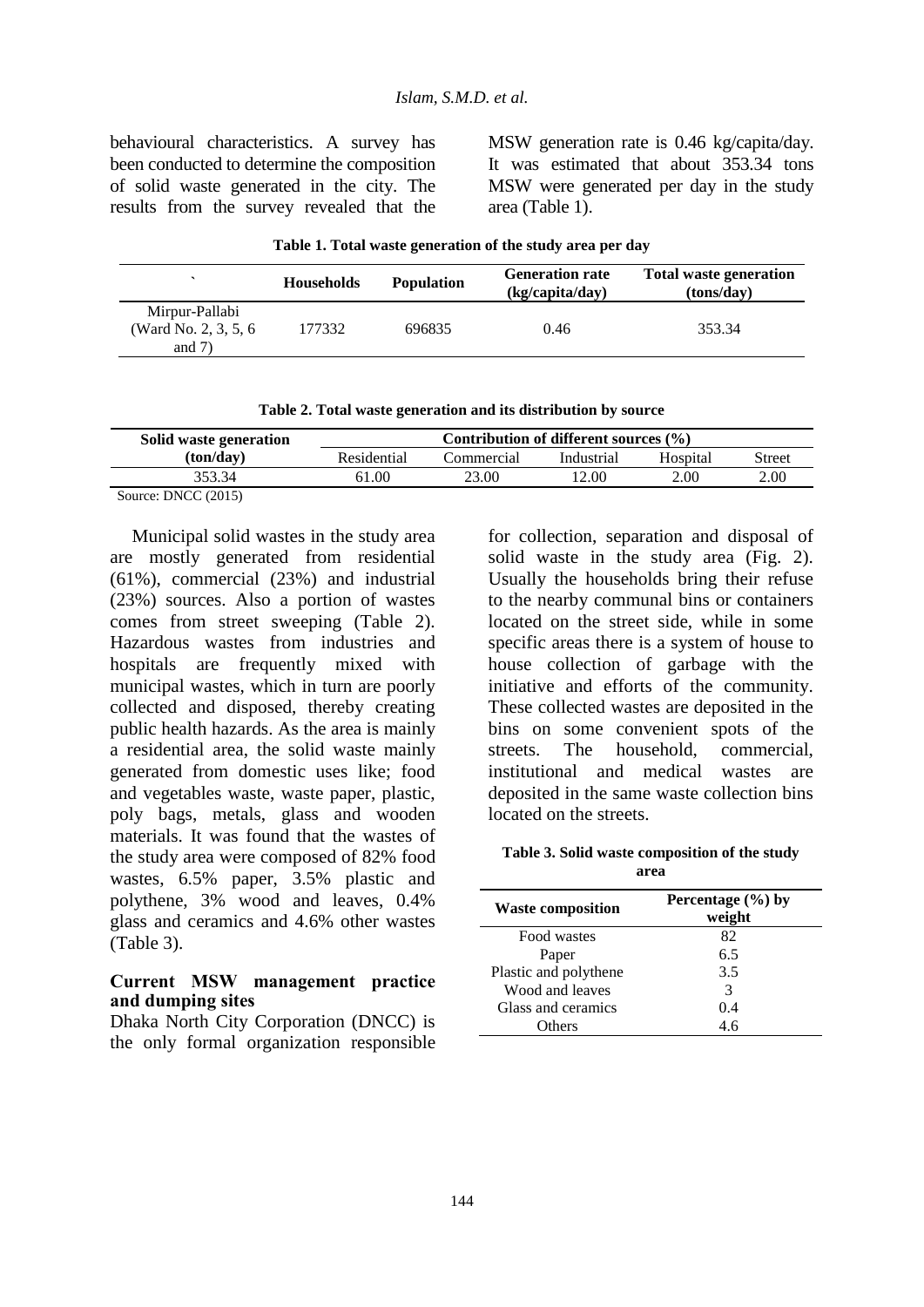

**Fig. 2. Waste management system by DNCC**

There are 41 different size DNCC containers in 17 location of the study area which its capacity is about 203 tons (Table 4). The existing waste bin and containers can hold about 57.43% generated waste of the study area. Rests of the waste (42.57%) are dump illegally here and there. The current locations of waste bin with illegal dumping site are shown in Figure 3.

Street sweeping is done manually and debris is loaded from the curbside into the hand trolleys and delivered to the collection bins. About 340 DCC sweepers and cleaners sweep roads and clean drains

and then dump the waste into nearby dustbins or containers using hand trolleys in the study area. The whole system, however, does not operate in an environmental friendly manner. House-tohouse waste-collection service has been launched in residential areas. It is operated by Community Based Organizations (CBOs) or through private initiatives. The households are charged on the basis of the collected amount. Rickshaw vans are used to transport the waste from the houses to municipal waste bins or containers.

| Table 4. Total waste collection from the waste bins and containers of study area |  |  |
|----------------------------------------------------------------------------------|--|--|
|----------------------------------------------------------------------------------|--|--|

| Mirpur-Pallabi<br>(Wards) | Capacity (tons) $\times$ No.<br>of containers | <b>Total No. of</b><br>containers | <b>Total waste</b><br>collection (tons) |
|---------------------------|-----------------------------------------------|-----------------------------------|-----------------------------------------|
|                           | $5 \times 4 = 20$                             | 4                                 | 20                                      |
| 3                         | $5 \times 8 = 40$<br>$3 \times 3 = 9$         | 11                                | 49                                      |
|                           | $5 \times 5 = 25$                             | 5                                 | 25                                      |
| 6                         | $5 \times 9 = 45$<br>$3 \times 4 = 12$        | 13                                | 57                                      |
| 7                         | $8\times4=32$<br>$5 \times 4 = 20$            | 8                                 | 52                                      |
| Total                     |                                               | 41                                | 203 (57.43%)                            |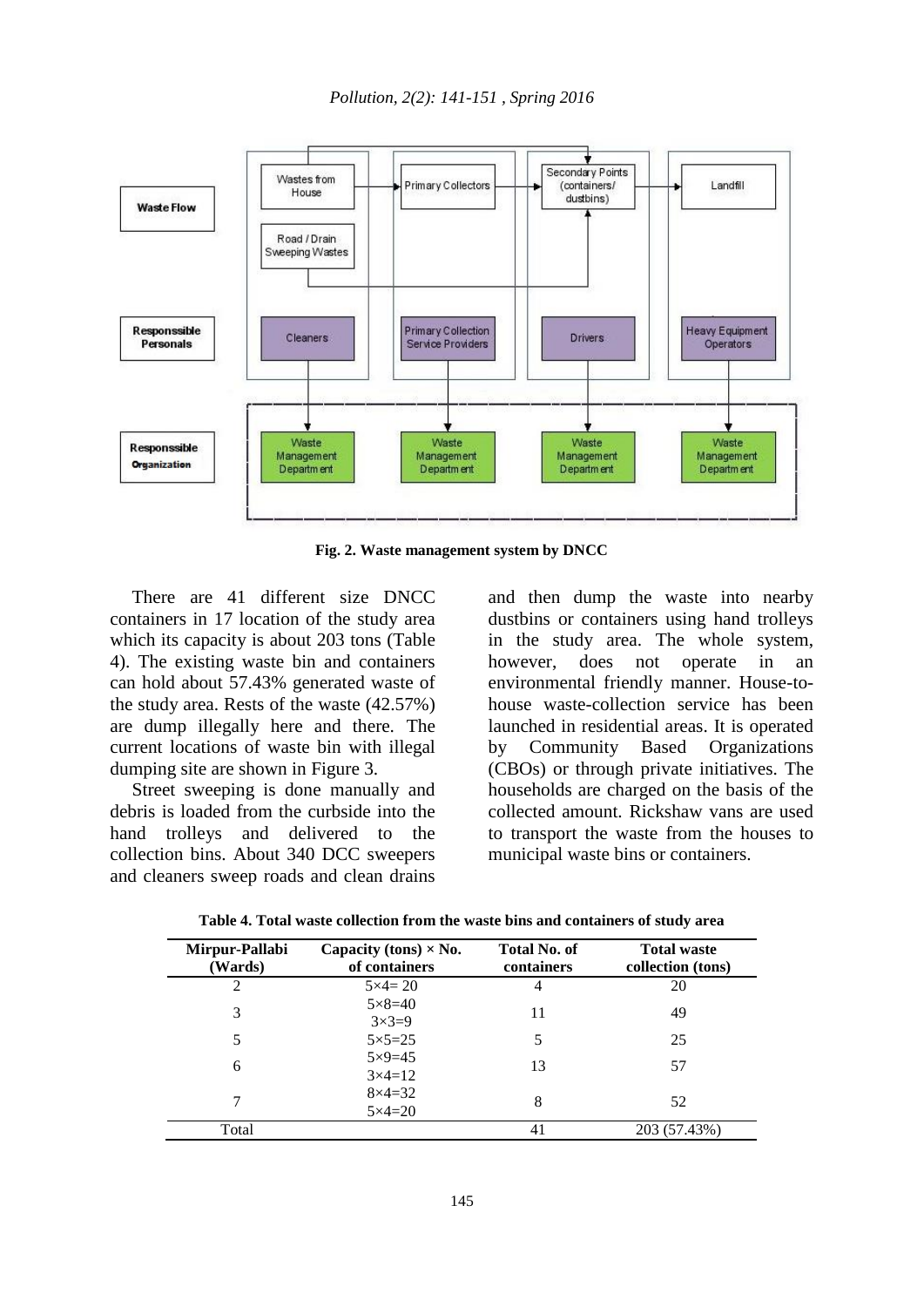

**Fig. 3. Current locations of DNCC waste collecting containers with illegal dumping sites**

The solid wastes collected from five wards of the study area were mainly disposed down to the Amin Bazar landfill sites. From the DNCC statement, seven trucks of different capacity collect wastes from the study area for disposing to the Amin Bazar landfill site at different trips. The Amin Bazar waste dumping site is situated within the low-lying floodplain of the Karanachhali River in Savar, Dhaka. The area is located at 23º47'48"N and 90º17'50"E. Dhaka-Aricha Highway is used to access the site. This is a 50 acres semi-aerobic landfill site which facilitates rapid decomposition of waste.

### **Illegal dumping and its effects on environment and health**

The solid waste management system in the study area is not well organized. About 15 illegal dumping sites were found in the study area during questionnaire and field survey (Fig. 3). The disposal of municipal solid waste by the roadside in the study area has negative impacts on the general environment. Improper solid waste management in Dhaka city and blockage of drains can lead to increased flooding attacks every year and induce malaria which is a cause of child mortality every year (Menon, 2002). Uncollected solid wastes diminish aesthetic and causes unpleasant odour and irritating dust. The most obvious contamination of land in the study area is caused by illegal dumping of waste and these contaminations diminish the civic pride and lose property value of that area. The infiltration of rainfall or surface water in solid waste dumps can produce leachate which enters surface or ground water and causes severe water pollution (Tauhidur-Ur-Rahman, 2006).

Human health risk ascends from the improper MSW management. Human fecal matter is present in every solid waste system in developing countries due to lack of a proper sanitation systems or onsite septic systems which create a variety of insects and spread diseases such as cholera, malaria, and dengue. Using water polluted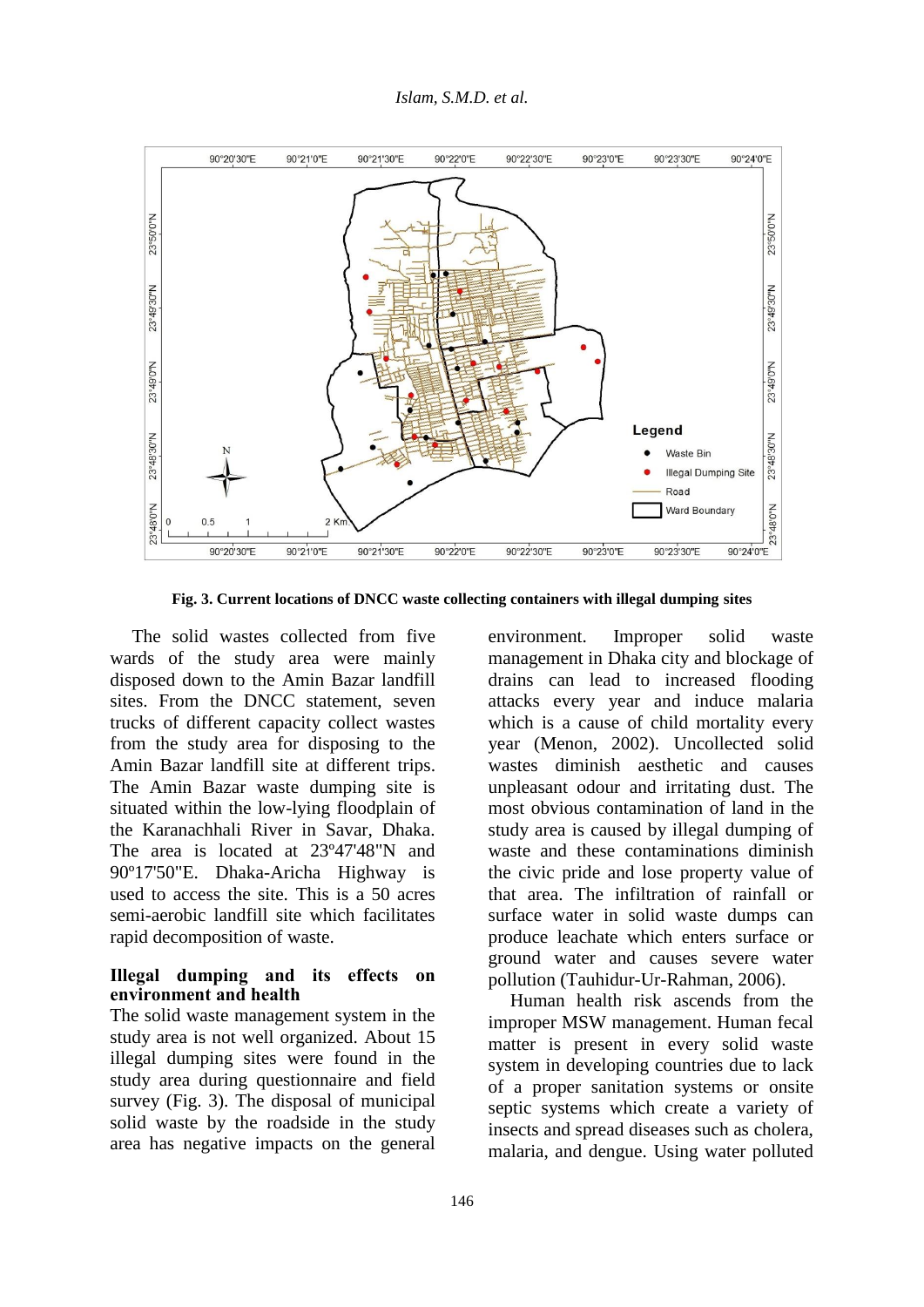by solid waste for drinking, bathing, washing and cooking purposes exposes individuals to different disease organisms and contaminations (Nasrin, 2014). A research project by the U.S. Public Health Service classified 22 human diseases which are connected to improper solid waste management (UDSU, 1999). Ahmed and Quader (2011) reported that, Bangladesh is facing public-health risk such as, asthma, diarrhea and even skin diseases etc. due to uncollected disposal of waste on streets and other public areas, drainage congestion by haphazardly dumped wastes and contamination of water resources near uncontrolled dumping site.

### **Selection of optimum number of waste bins and locations**

Dhaka city saw the importance of utilizing GIS in determining optimum locations of solid waste collection places at the neighborhood level since 2004. The ultimate goal was to find out the suitable location of waste collection points in order to improve the MSW system of the community (Anwar, 2004). GIS as a tool was used in the analysis of the existing situation and then selected some suitable locations and required number of the waste bins in the present study area. This situation assisted to improve the service efficiency. Determinations of required number of waste containers were done based on the population of each ward and the capacity of each container. As the waste containers were needed for primary and emergency collection, about 93.68 % waste collection can be achieved with increasing number of waste containers as presented in Table 5.

**No of location No of container Capacity (ton) Total Waste Collection (tons)** 23 23 3 tons 69 46 5 tons 230 4 8 tons 32 Total 73 331 (93.68%)

**Table 5. Total waste collection by proposed waste containers**

Determinations of suitable locations were done to avoid situations where a collection point generated would not be viable due to constraints such as legal or environmental. This is a challenge that involves determining the best location of facilities based on criteria like optimum distance, capacity of facility, population density, optimal cost and so on. In this case, the demand points (households) and the proposed points were used for analysis. The proposed locations were analyzed with network analysis and the overall coverage of the study area with the existing containers has been proposed. The waste containers locations were modified with analyzing route optimization and concerning final disposal site of wastes as shown in Figure 4. The result was a spatially balanced set of points that could

management such as determining the distribution of waste generation in an area

the final disposal.

and the optimal route for disposal. This can be achieved by considering factors that affect selection of disposal sites such as topography, geology, settlements, land use, water bodies, and road networks (Ntarangwi and Odera, 2015). Figure 5 presents the new two waste collecting truck routes which were selected by considering present waste collecting routes and selfjudgment based on proposed container

adequately serve the whole population. The collection time would be reduced and the route selection would be more optimum for

**Waste collecting route optimization** Using GIS, solid waste collectors can solve fundamental problems in solid waste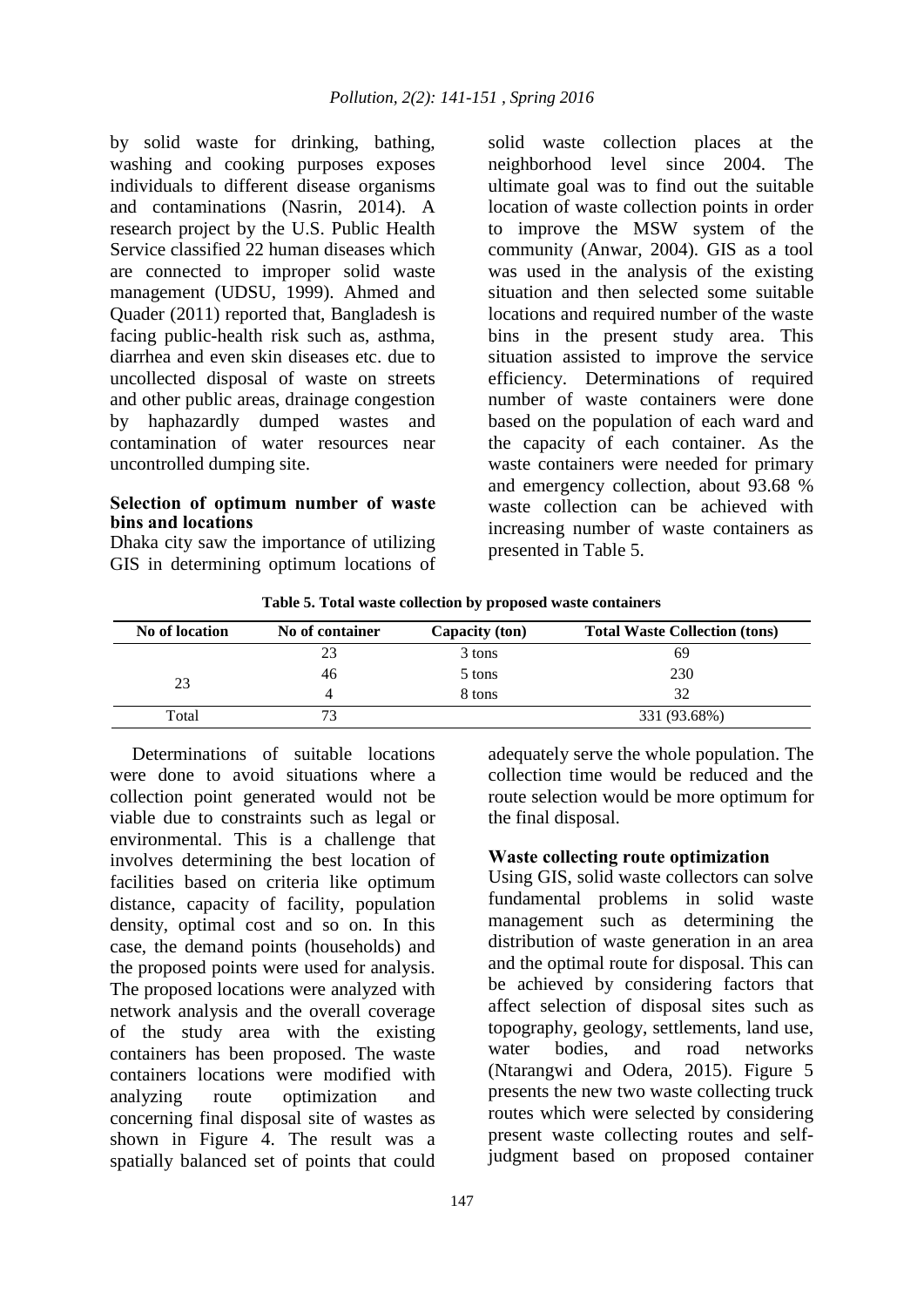locations, and about 95% of the study area would be covered with the proposed container locations. Optimization of solid waste collection routes in urban area is important where significant amount of the time is spent loading and unloading as well as driving. It reduces the collection time, cost and air pollution emission.



**Fig. 4. Existing and proposed relocation of waste containers and bins of study area**



**Fig. 5. Route optimization with proposed waste containers**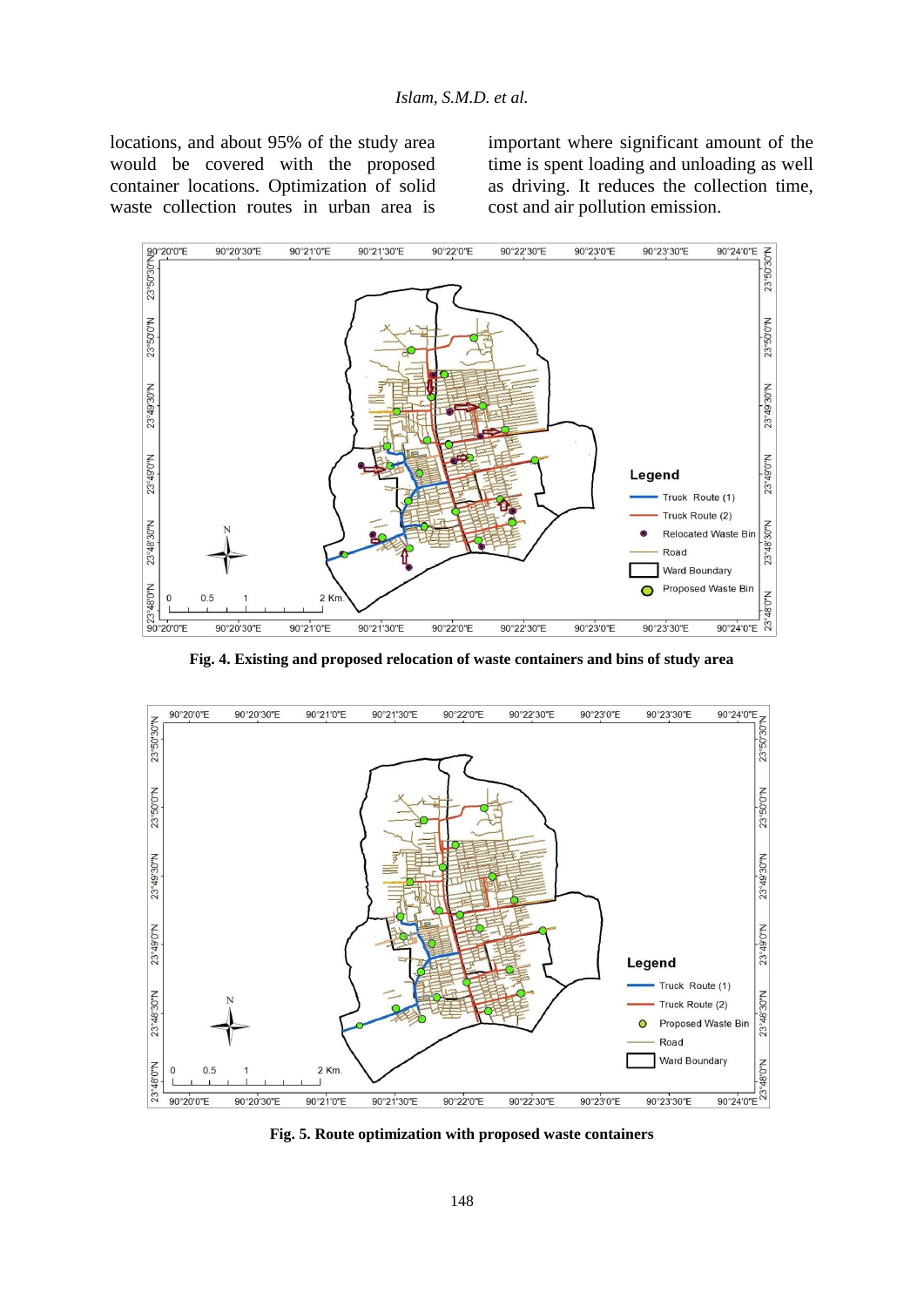#### **Existing policy and legislation for waste management in Bangladesh**

At present there is no separate policy or handling rules for MSW management in Bangladesh. There is no adequate legislation in the country to address the growing problems of solid waste. The six City Corporation Ordinances and Pourshava Ordinance 1977 are the only local law that gives some idea about disposal of municipal waste. According to DCC (Dhaka City Corporation) Ordinance 1983, amended in 1999, Article 78, the DCC is responsible for the disposal of solid waste from bin to disposal site and for cleaning the roads and drains. Ministry of Environment and Forest is currently preparing a comprehensive solid waste management handling rules for the country. Under the Environment Conservation Rules, 1997, which promulgated in furtherance of the objectives of the Environment Conservation Acts, 1995, all municipal land fill sites as well as installation of any kind of incinerators fall within red category and environmental clearance from DoE is mandatory (Rule 7. and Schedule 1 of the Rules). National Environmental Management Action Plan (NEMAP), 1995, is a plan of the Government of Bangladesh (GoB), prepared by the Ministry of Environment and Forest (MoEF) in consultation with people from all walks of life. NEMAP has recommended for actions in the areas of sanitation, solid waste management, water supply, environmental awareness, and etc. Waste concern is promoting 3R, under the Sustainable Environment Management Programme (SEMP) of NEMAP (GoB, 1995). Urban Management Policy Statement, 1998, prepared by the Government of Bangladesh, considers the interest of providing economic, efficient, and reliable services; municipalities shall endeavor to contract out solid waste disposal, public sanitation, drain cleaning, and road maintenance (GoB, 1998a). National Policy for Water Supply and Sanitation, 1998, prepared by the Local Government Division

of the Ministry of Local Government Rural Development and Cooperatives gives special emphasis on participation of private sector and NGOs in water supply and sanitation in urban areas. Under this policy, Local Government Bodies (City Corporations and municipalities) may transfer, where feasible collection, removal and management of solid waste to the private sector (GoB, 1998b). Under National Sanitation Strategy, 2005, resource recovery and recycling have been given as top priorities to improve urban sanitation situation instead of disposal. Under Dhaka Environment Management Plant, 2005, waste recycling has been promoted, less land filling encouraged, EMS promoted among industries.

### **CONCLUSIONS**

DNCC is unable to offer the desired level of services with the existing capacity and trend of waste management in study area. About 57.43% of generated MSW had been collected by DNCC with the existing waste containers. In this situation, the application of GIS was used to study the potential solid waste disposal site. The proposed waste collecting containers relocations were suggested considering the existing number of containers for the collection of 93.68% MSW and optimum route for waste transport facility; and another suggestion were made with 93.68% collection efficiency. GIS technique could not be used for minimizing the wastes. So, properly follow the existing laws and regulations and people's participation for implement 3R (Reduce-Reuse-Recycle) should be incorporated for efficient MSW management.

#### **ACKNOWLEDGEMENTS**

The authors wish to acknowledge the local community and employees of Dhaka North City Corporation (DNCC) for their support to carrying out this work.

#### **REFERENCES**

Abbas, I.I., Nai'ya, R. and Arigbede, Y.A. (2011). Use of remote sensing and GIS in effective and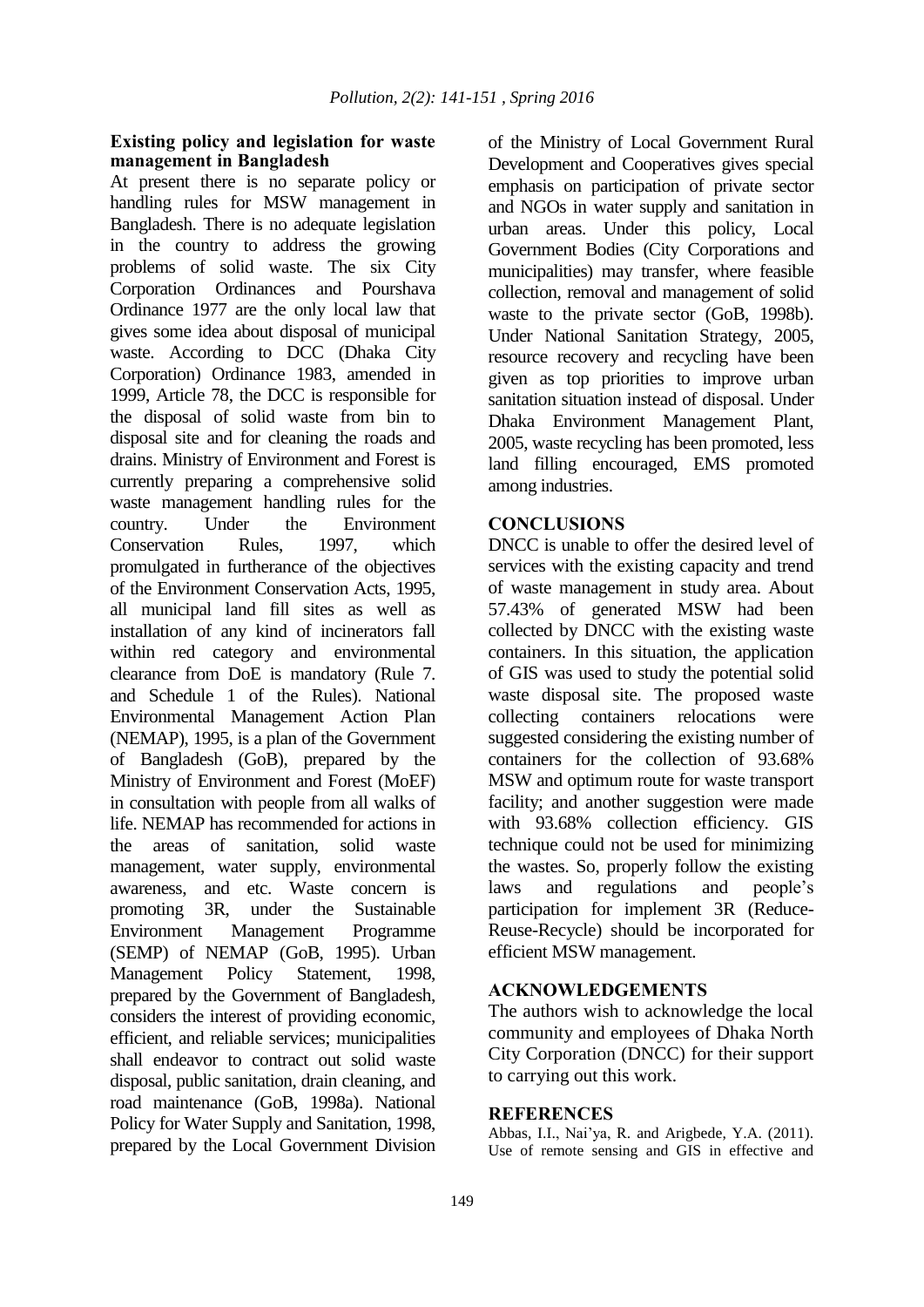efficient solid management planning: A case study of Samara, Zaria, Nigeria. Res. J. Earth Planet. Stud., 2, 46-52.

Ahmed, A. and Quader, M.A. (2011). Environmental aspects of solid waste management: A case study of Narayanganj city. ASA Univ. Rev., 5 (1), 133-143.

Anwar, S.M. (2004). Solid waste management and GIS: A case of Kalabagan area of Dhaka city, Bangladesh. MSc. Dissertation, Department of Geography, Norwegian University of Science and Technology (NTNU), Trondheim, Norway.

Basagaoglu, H., Celenk, E., Miguel A. M. And Usul, N. (1997). Selection of waste disposal sites using GIS. J. Am. Water Resour. Assoc., 33(2), 455-464.

BBS (2014). Statistical Year Book of Bangladesh. Bangladesh Bureau of Statistics (BBS), Dhaka, Bangladesh.

BBS (2011). Statistical Year Book of Bangladesh. Bangladesh Bureau of Statistics (BBS), Dhaka, Bangladesh.

Chang, N.B, Parvathinathan, G., Breeden, B. J. (2007). Combining GIS with fuzzy multi criteria decision-making for landfill siting in a fast growing urban region. J. Environ. Manage., 1(11), 1-15.

DNCC (2015). Geographical location and area of DNCC. Dhaka North City Corporation, Bangladesh.

GoB (1995). National Environmental Management Action Plan Final Report. Ministry of Environment and Forest, Government of Bangladesh, Dhaka.

GoB (1998a). National policy for water supply and sanitation 1998. Ministry of Local Government Rural Development and Cooperatives, Government of Bangladesh, Dhaka.

GoB (1998b). Urban Management Policy Statement. Ministry of Local Government Rural Development and Cooperatives, Government of Bangladesh, Dhaka.

Hai, F.I. and Ali, M.A. (2005). A study on solid waste management system of Dhaka City Corporation: effect of composting and landfill location. UAP J. Civ. Environ. Eng., 1, 18-26

Khajuria, A., Matsui, T. and Machimura, T. (2011). GIS application for estimating the current status of municipal solid waste management system: case study of Chandigarh city, India. Our Nature, 9, 26-33.

Menon, M.H. (2002). Solid waste management in Dhaka Bangladesh, Innovation in community driven composting. Analysis of community based initiative for solid waste management.

Mohammedshum, A. A., Gebresilassiea, M. A., Rulindaa,C. M., Kahsaya, G. H.,Tesfay, M. S.,(2014). Application of GIS and Remote Sensing in effective solid waste disposal site selection in Wukro town, Tigray, Ethiopia. The Int. Arch. Photogram. Rem. Sens. Spatial Inform. Sci., 2, 115-119.

Nasrin, S.T. (2014). Urban development on municipal solid waste management in Dhaka, Bangladesh. Thesis Dissertation, Kungliga Tekniska Hogskolan.

Nishanth, T., Prakash, M.N. and Vijith, H. (2010). Suitable site determination for urban solid waste disposal using GIS and Remote sensing techniques in Kottayam Municipality, India. Int. J. Geomatics Geosci., 1(2),19-209.

Ntarangwi, B.M. and Odera, P.A. (2015). Determination of Solid Waste Collection Points in Thika Municipality Using GIS. 3<sup>rd</sup> ESRI Eastern Africa Education GIS Conference, Jomo Kenyatta University of Agriculture and Technology,  $10^{th}$ - $11^{th}$ September, 2015.

Rahman, S. H. and Rahman, S. (2009). Urban solid waste management using GIS technique: A case study on Mohammadpur Thana at Dhaka of Bangladesh. Proceedings of the International Conference on Solid Waste Management Technical, Environmental and Socio-economical Contexts - WasteSafe 2009 9 to 10 November 2009, Khulna, Bangladesh, 239-248p.

Ramachandra, T. V. and Saira, V. K. (2003). Exploring possibilities of achieving sustainability in solid waste management. Indian J. Environ. Heal., 45(4), 255-64.

Sharholy, M., Kafeel Ahmad, K., Mahmood, G. and R.C. Trivedi, R.C. (2008). Municipal solid waste management in Indian cities – A review. Waste Manage., 28, 459-467.

Sharholy, M., K. Ahmad, R.C. Vaishya and R.D. Gupta 2007. Municipal solid waste characteristics and management in Allahabad, India. Waste Manage., 27**,** 490 496.

Sumathi, R.V., Natesan, U., Sarkar, C. (2008). GISbased approach for optimized siting of municipal solid waste landfill. Waste Manage., 28, 2146-2160.

Tania, F. (2014). Solid waste management of Dhaka city: A socio-economic analysis, Banglavision, 13(1), 91-100.

Tauhidur-Ur-Rahman, M. (2006). Domestic waste disposal practice of Sylhet city. J. Appl. Sci, 6(7), 1506-1512.

Tinmaz, E. and Demir, I. (2006). Research on solid waste management systems: To improve existing